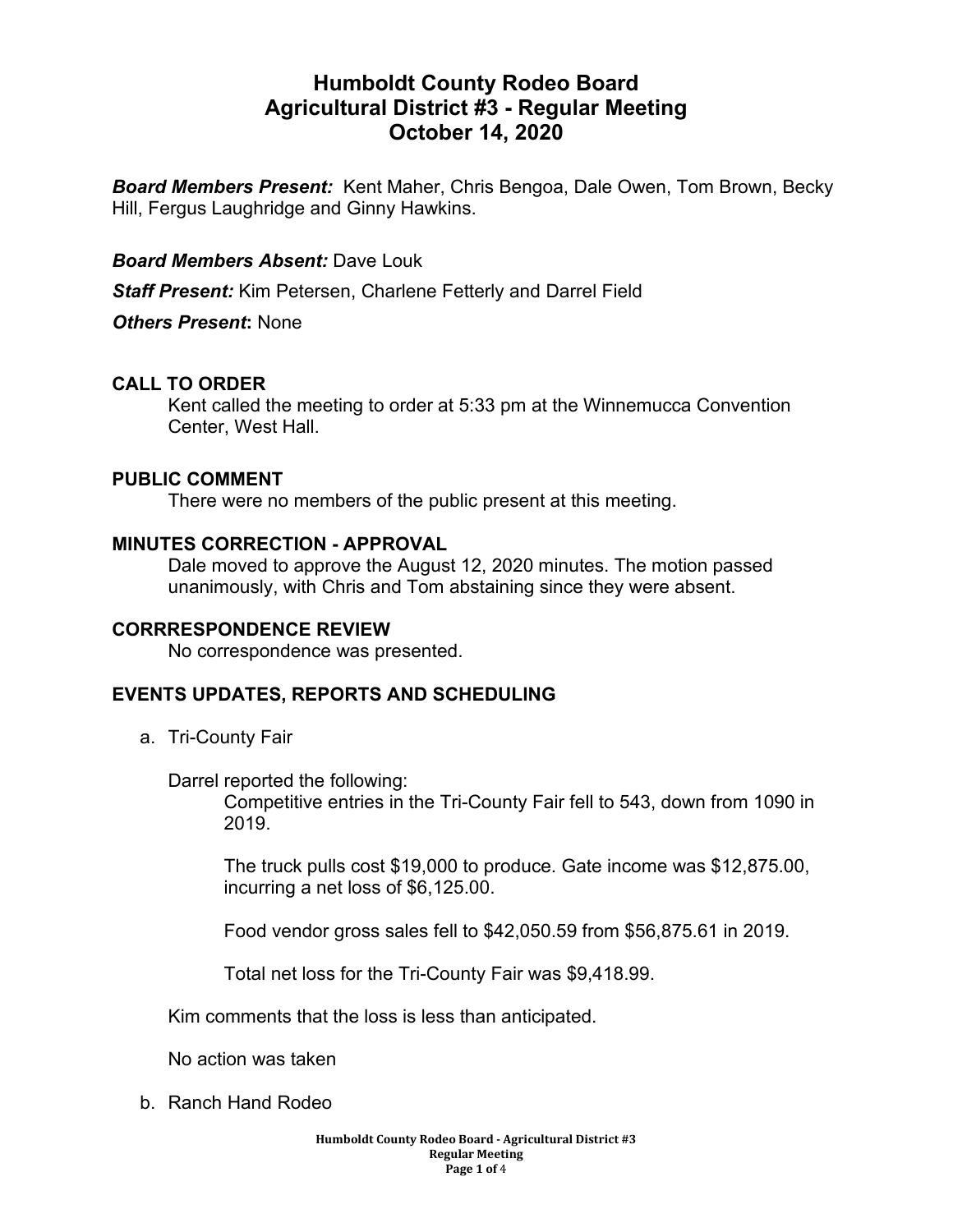Kim reports that we are proceeding with the Ranch Hand Rodeo as if we will be able to produce the event in March of 2021.

No action was taken.

## **WINNEMUCCA EVENTS COMPLEX (WEC)**

Kim reports that the Idaho Paint and Cutting Association has approached him about moving their event from the Idaho Center to the Winnemucca Events Complex. Due to the value of a six day event scheduled for 2 times per year he is asking for some facility upgrades as requested by the event.

a. Replace front panel of new horse stalls, purchased for SSIR with panels containing a 4' gate and sell existing panels.

Kim notes that we purchased 80 panels without gates from Hoofbeats for \$82 / panel for the SSIR event last year. He would like to replace the end cap panels with gates and sell the existing end cap panels.

The board discussed retaining the existing end cap panels and buying more gates using part of our budget for gates and panels.

Kim cautions that we will still need a portion of our budget to replace the alleyways removed during the new building construction.

Chris moved to purchase new gates for the existing pens and retain the existing end cap panels. The purchase is not to exceed \$10,000.

The motion passed unanimously.

b. Install lighting in barns 1A, 1B and 1C block stalls

Kim asked the board to approve installing lights in barns 1A, 1B and 1C in order to comply with requests from Idaho Paint and Cutting Association. He notes that we have plenty of power for lighting.

The board asked the Director to return with bid(s) for the project to possibly include ceiling fans.

No action was taken.

c. Replace track skid steer with rubber tire skid steer.

Kim reports that staff at the event center would greatly prefer another rubber tire skid steer to our existing track skid steer. He comments that running over curbs with the track skid steer makes it difficult to keep the load stable.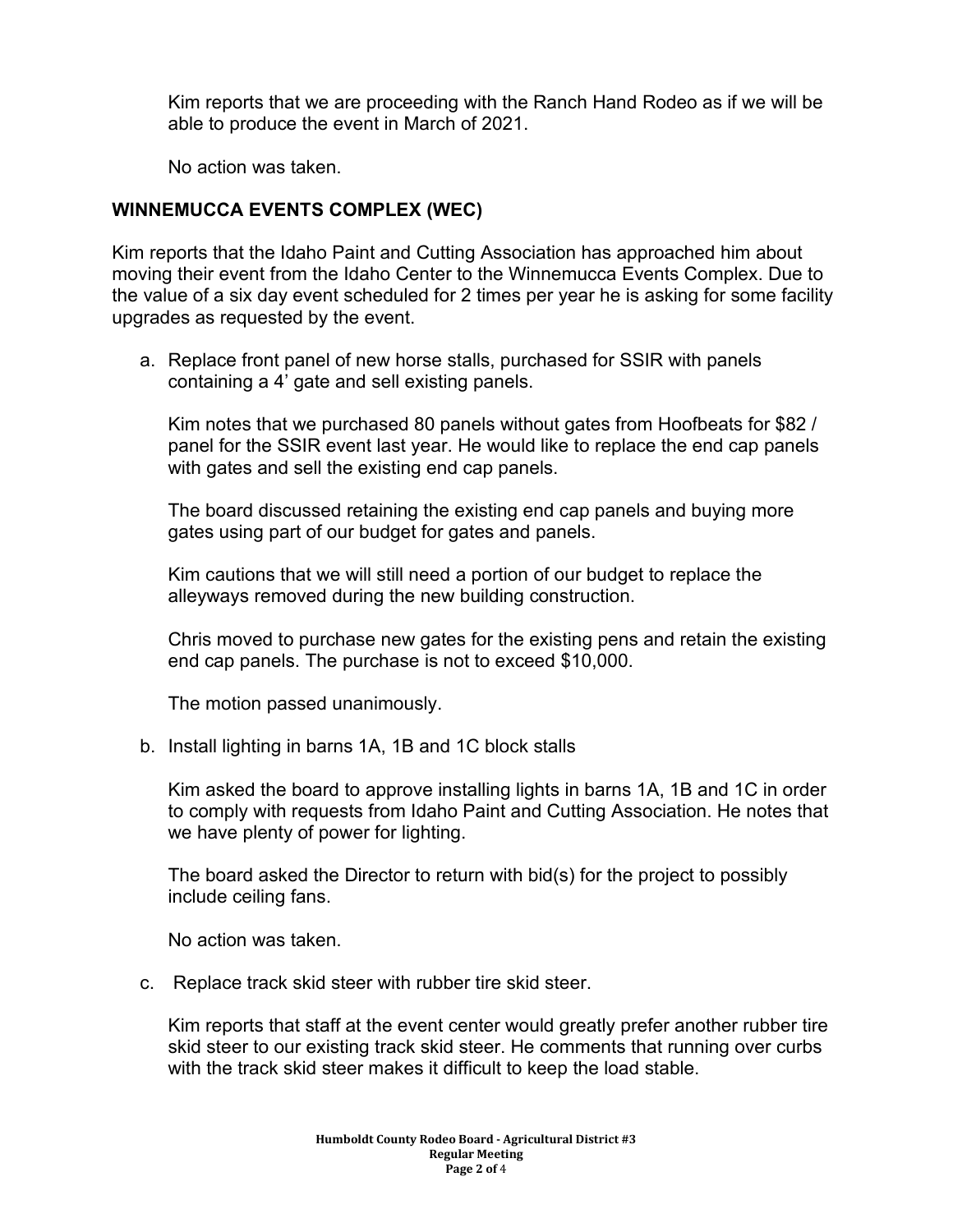Tom disagreed, commenting that the track skid steer is superior to the rubber tire skid steer.

The board asked the director to return with bid(s).

No action was taken.

d. Update on purchase of 135 box stalls by WCVA to replace open pipe stalls under the roof of barns 4 & 5.

Kim reports that we have contacted 5 companies to submit bids for the project.

e. Lay asphalt in barns 4 & 5 prior to installation of new box stalls.

Kim mentioned that the representatives from Idaho Paint and Cutting Association suggested paving the stalls in order to facilitate cleaning stalls. He notes that we frequently have to refill the base rock after cleaning stalls and comments that paving could speed the process of cleaning stalls. He estimates \$48,000 to pave under barns 4 & 5.

The board debated the proposal suggesting concrete as an alternative.

Kim will bring bids back to the board.

No action was taken.

# **2020 - 2021 BUDGET REVIEW – MODIFICATION**

Kim presented the current budget report including revenue and expense transaction cleared as of October 12, 2020.

At approximately 30% of elapsed time, Event Center revenue is at 60.45%, expenses are at 13.71%. Fairgrounds revenue is at 107.9% with expenses at 14.08%.

Kim notes that our insurance premium was a little higher than anticipated, and our temporary labor expenses are at 112.43%.

Tom asked that the covered tie up building be re-submitted to the County Commissioners for possible approval.

No action was taken.

# **VOUCHERS – EXPENDITURES APPROVAL**

Tom moved to approve the outstanding vouchers consisting of: \$7,514.17 for the Indoor Event Center through September 9, 2020 \$54,728.91 for the Ag District #3 through September 9, 2020 \$34,977.93 for the Indoor Event Center through October 5, 2020 \$61,598.92 for Ag District #3 through October 5, 2020.

> **Humboldt County Rodeo Board - Agricultural District #3 Regular Meeting Page 3 of** 4